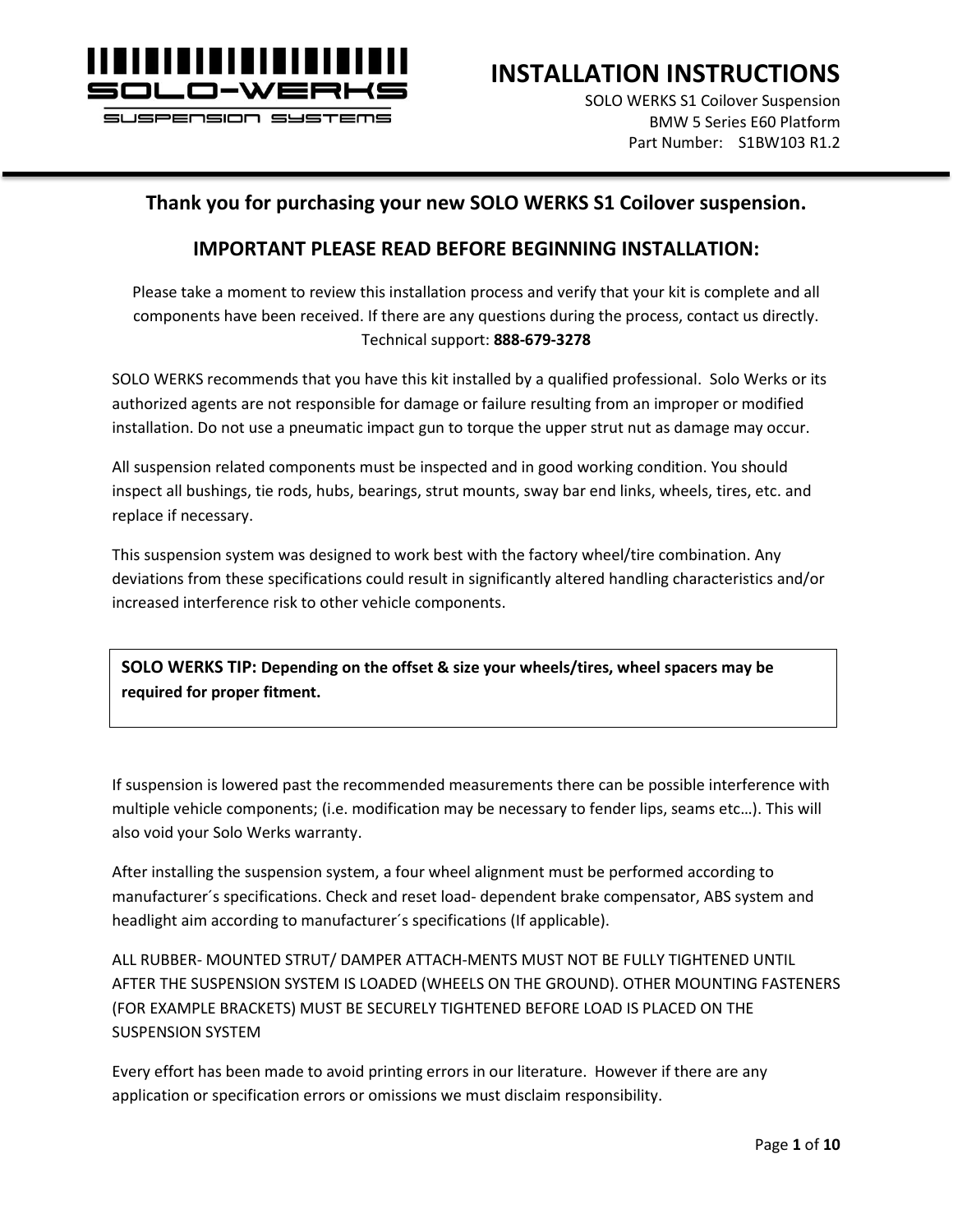

SOLO WERKS S1 Coilover Suspension BMW 5 Series E60 Platform Part Number: S1BW103 R1.2



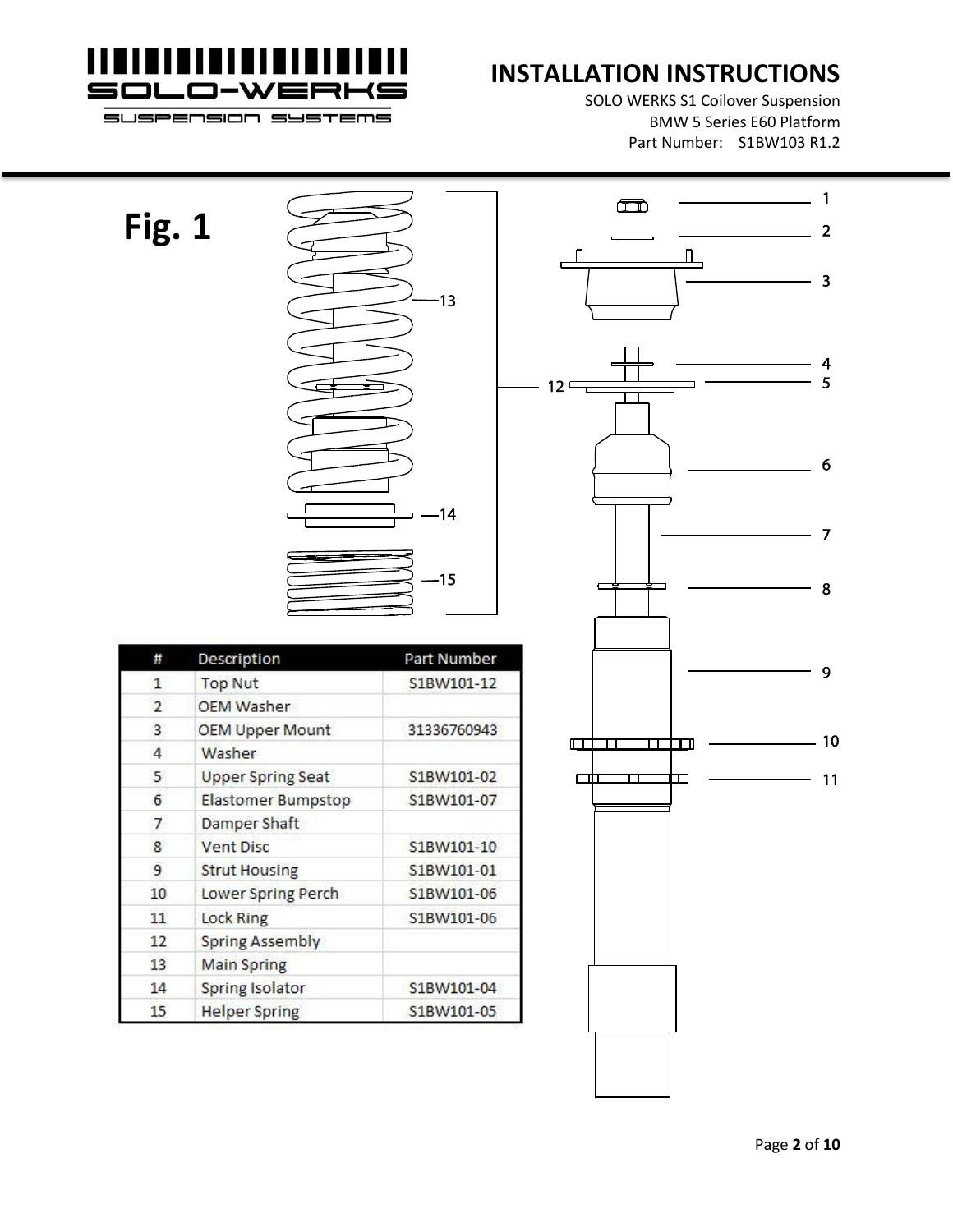

SOLO WERKS S1 Coilover Suspension BMW 5 Series E60 Platform Part Number: S1BW103 R1.2

1

 $\overline{2}$ 

 $\overline{\mathbf{3}}$ 

 $\overline{\mathbf{4}}$ 

5

6

 $\overline{7}$ 

8



Page **3** of **10**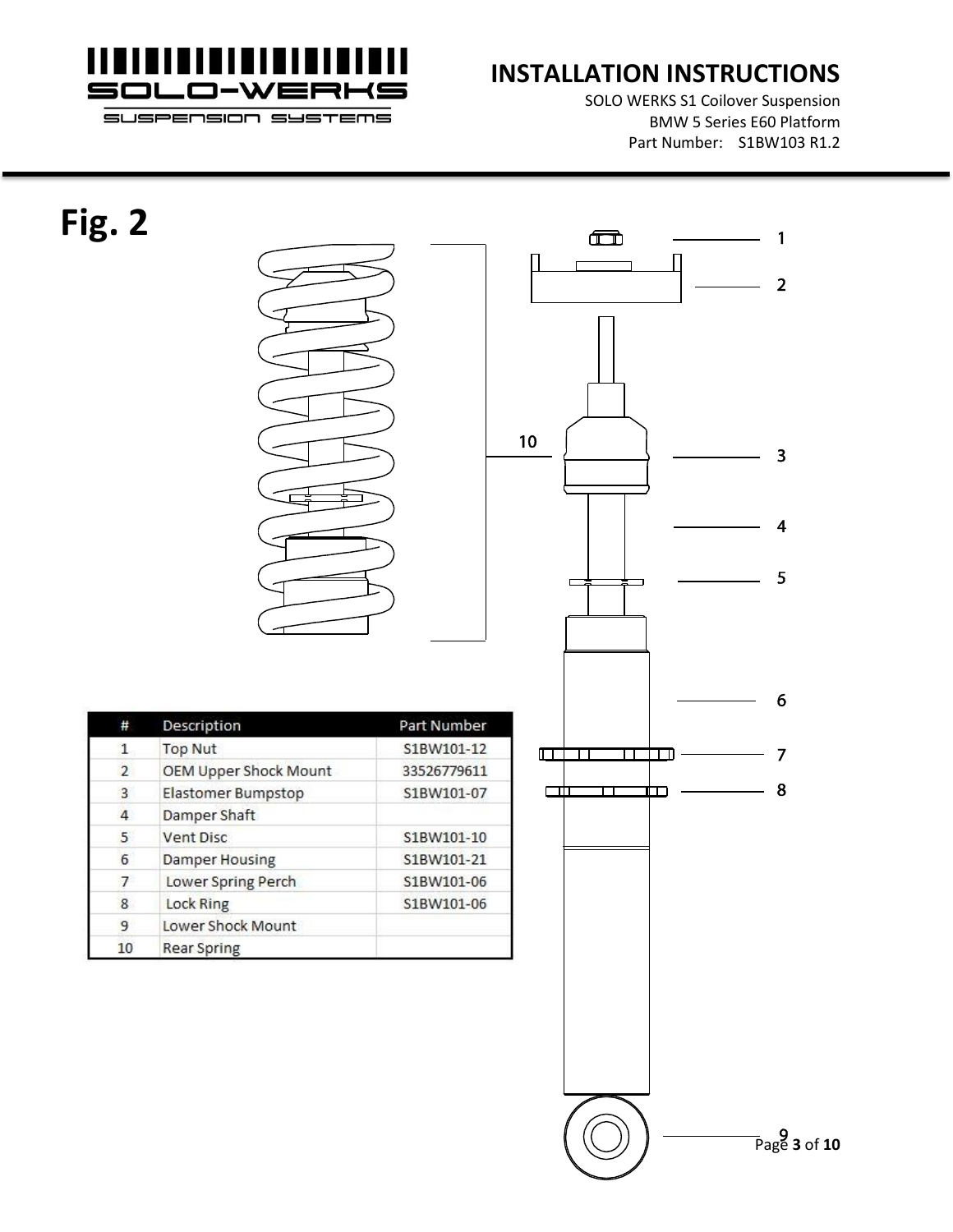

SOLO WERKS S1 Coilover Suspension BMW 5 Series E60 Platform Part Number: S1BW103 R1.2

### **Original Suspension Removal**

#### **Front**

- 1. After safely placing the car on jack stands, Support Lower Control Arm/Spindle
- 2. Remove front brake calipers (18mm) and disconnect any lines (brake, ABS, Headlight level sensor (10mm)) from original suspension.
- 3. Remove sway bar end link from lower control arm. (16mm)
- 4. Remove outer tie rod end from spindle (18mm)
- 5. Remove pinch bolt (18mm) from spindle and using a Strut Spreader Tool, spread spindle mount.
- 6. At this point it would be beneficial to protect the outside lip/edge of the fender with painters tape or equivalent to help prevent scratching of paint while removing the original strut.
- 7. Lower the control arm to separate strut from spindle. (Fig.1 #15)
	- a. Ensure that the lower control arm is still supported
	- b. This may require work to separate as corrosion may limit movement
	- c. Using rubber mallet tap the cast spindle to free strut from spindle
- 8. Support strut from inside wheel well
- 9. Remove three (3) upper strut mount nuts (13 mm) (Fig.1 #3)
- 10. Remove strut assembly
- 11. Leave the Strut Spreader in place

*SOLO WERKS TIP:* **As the strut mounts are a consumable/wear item and are a known fail point on this chassis. Solo Werks recommends using new replacement parts and leaving your original suspension as an assembly. These parts are available from your Solo Werks Dealer or your local BMW parts dealer.**

NOTE: If you are using your existing OEM upper strut mount (Fig. 1 #3) you must remove this from the strut assembly. This component is under extreme pressure from the front spring and must be removed using an appropriate spring compressor to relieve the pressure. Follow the directions given by the manufacturer of the Spring Compressor to safely remove the spring and disassemble the Strut Assembly.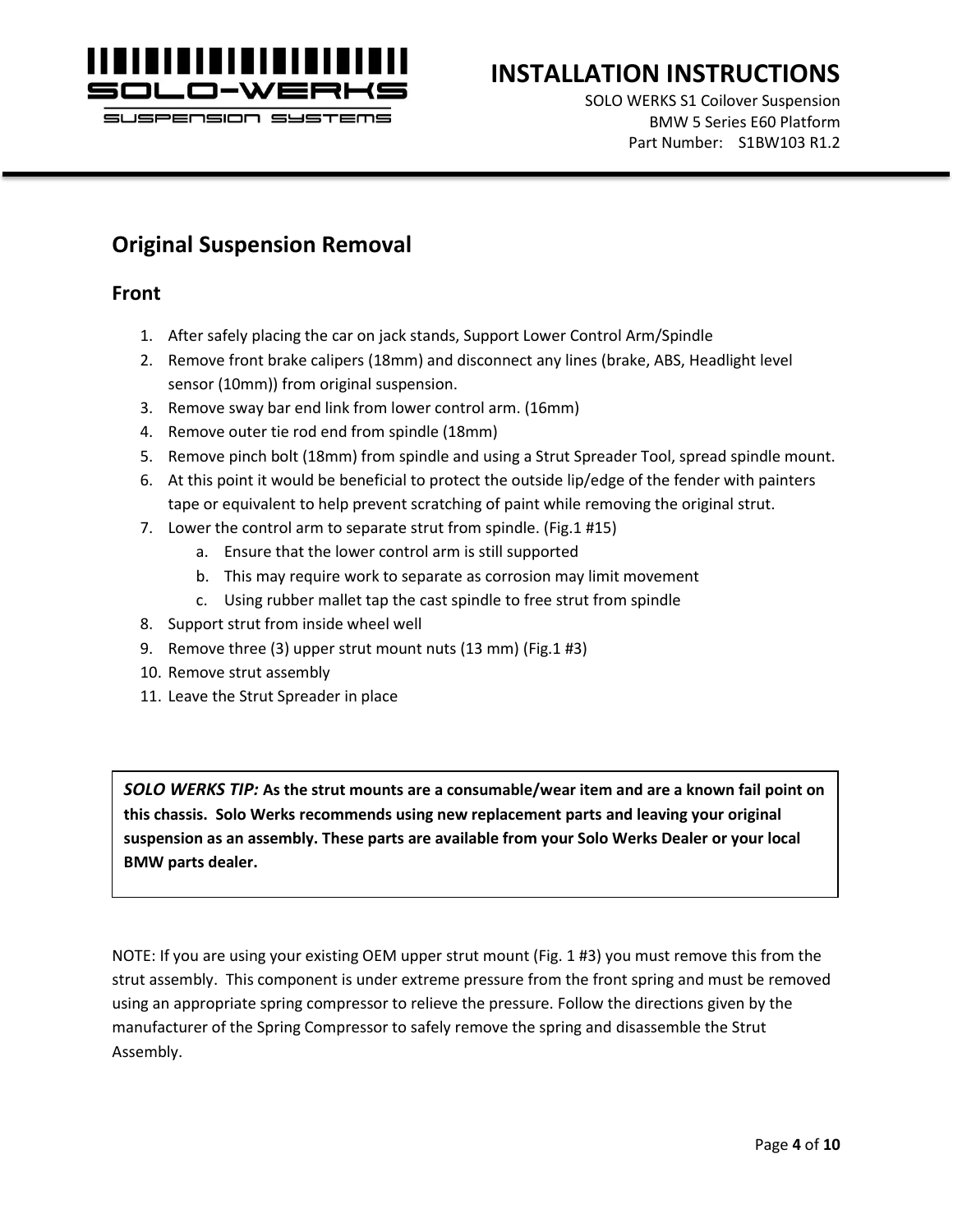

SOLO WERKS S1 Coilover Suspension BMW 5 Series E60 Platform Part Number: S1BW103 R1.2

#### **Solo Werks Coilover Pre Assembly – Priming the Dampers**



**SOLO WERKS TIP:** *As the suspension is shipped and stored in a horizontal position, it is advisable to exercise or Prime the shock absorber before you install them to ensure that the internal contents are in the correct chambers. Therefore we advise that before you assemble the front coilover shock absorber, take a moment to purge the shock absorber.* 

*To do this, one side at a time remove the following from one of the front Coilover Assemblies:*

- *Two Upper fasteners (lock nut and securing nut)*
- *Upper Spring Perch*
- *Main Spring*
- *Spring Isolator*
- *Helper Spring*

*You will then be left with the coilover strut with the bumpstop and vent disc on the shaft. Pull the bumpstop up to the top of the chrome shock shaft, just before the threaded portion.* 

*With the shock upright (as it would be installed in the vehicle) compress the shock shaft until the bump stop touches the shock housing, and then pull to extend the shock shaft back to full extension.*

 *Repeat 3-5 times. You will notice the shock forces getting progressively harder each time. Once they feel consistent each way, you are ready to install.*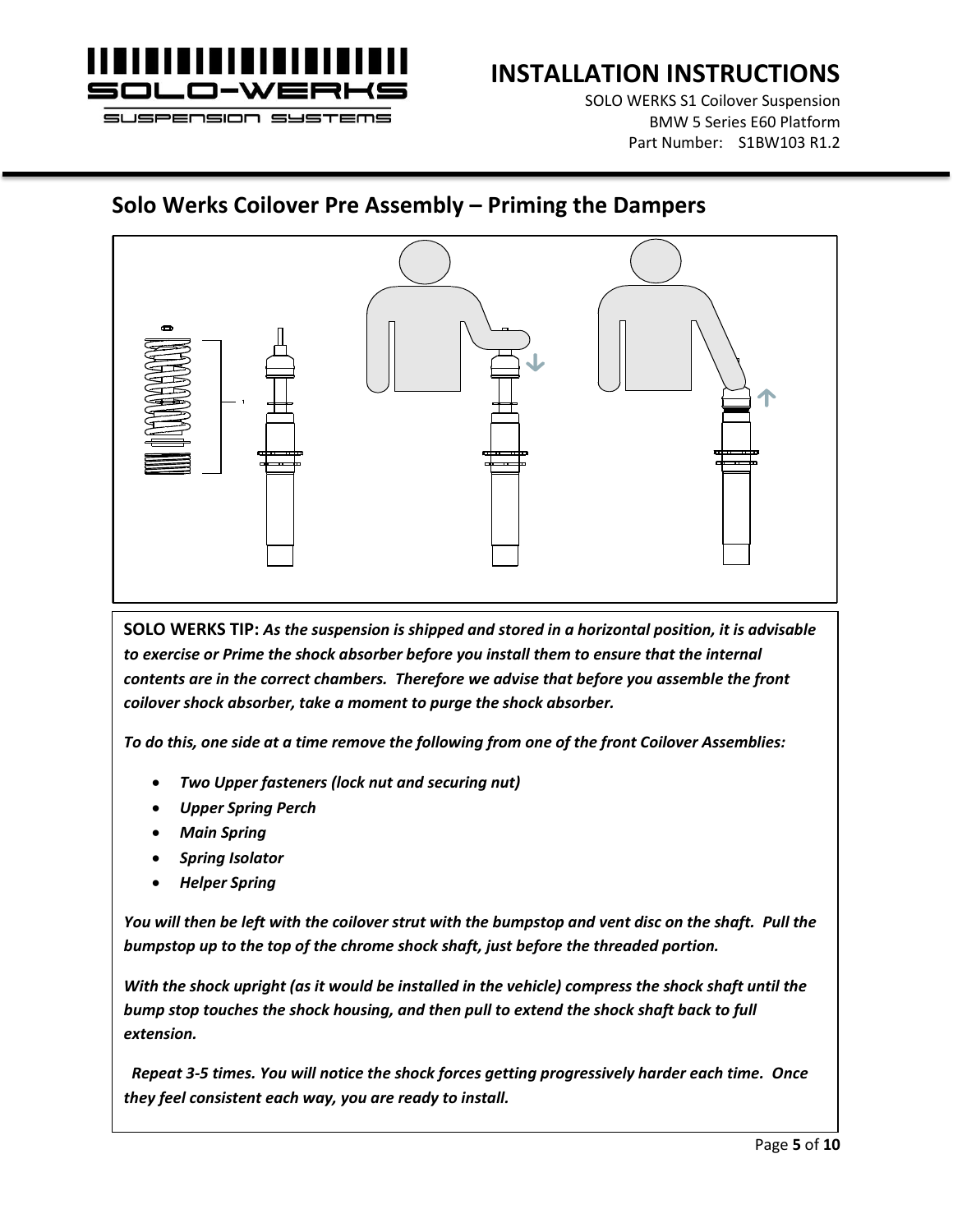

SOLO WERKS S1 Coilover Suspension BMW 5 Series E60 Platform Part Number: S1BW103 R1.2

## **Solo Werks Coilover Assembly and Installation**

#### **Front**

- 1. Assemble the coilover assembly with the OEM Strut Mount using the provided hardware as in the diagram (Fig. 1 )
	- a. The Non Nyloc nut that is on the shock shaft is used during transport purposes only to keep the assembly together and is not used in the final assembly.

NOTE: Use of an anti-corrosion spray such as the Boeshield T-9 on the threads & main perch/spring seat at this point can make the adjustment process much easier and will add an extra layer of protection. Boeshield T-9 is available from your Solo Werks dealer.

- 2. NOTE: Before proceeding with the next step, inspect the Spindle for debris (rust/dirt etc. as this can make installation difficult.
- 3. Insert Strut into spindle making sure housing is completely seated within spindle. (Fig.1 #15)
- 4. Remove strut spreader tool and insert OEM pinch bolt and nut, torque to spec.
- 5. Tighten three (3) upper strut mount nuts to proper torque specifications.
- 6. Reattach outer tie rod end.
- 7. Reattach brake caliper.
- 8. Reattach any brake, ABS lines, etc that were removed.
- 9. Repeat procedure on the other side of vehicle.
- 10. Adjust lower spring perch to desired vehicle height.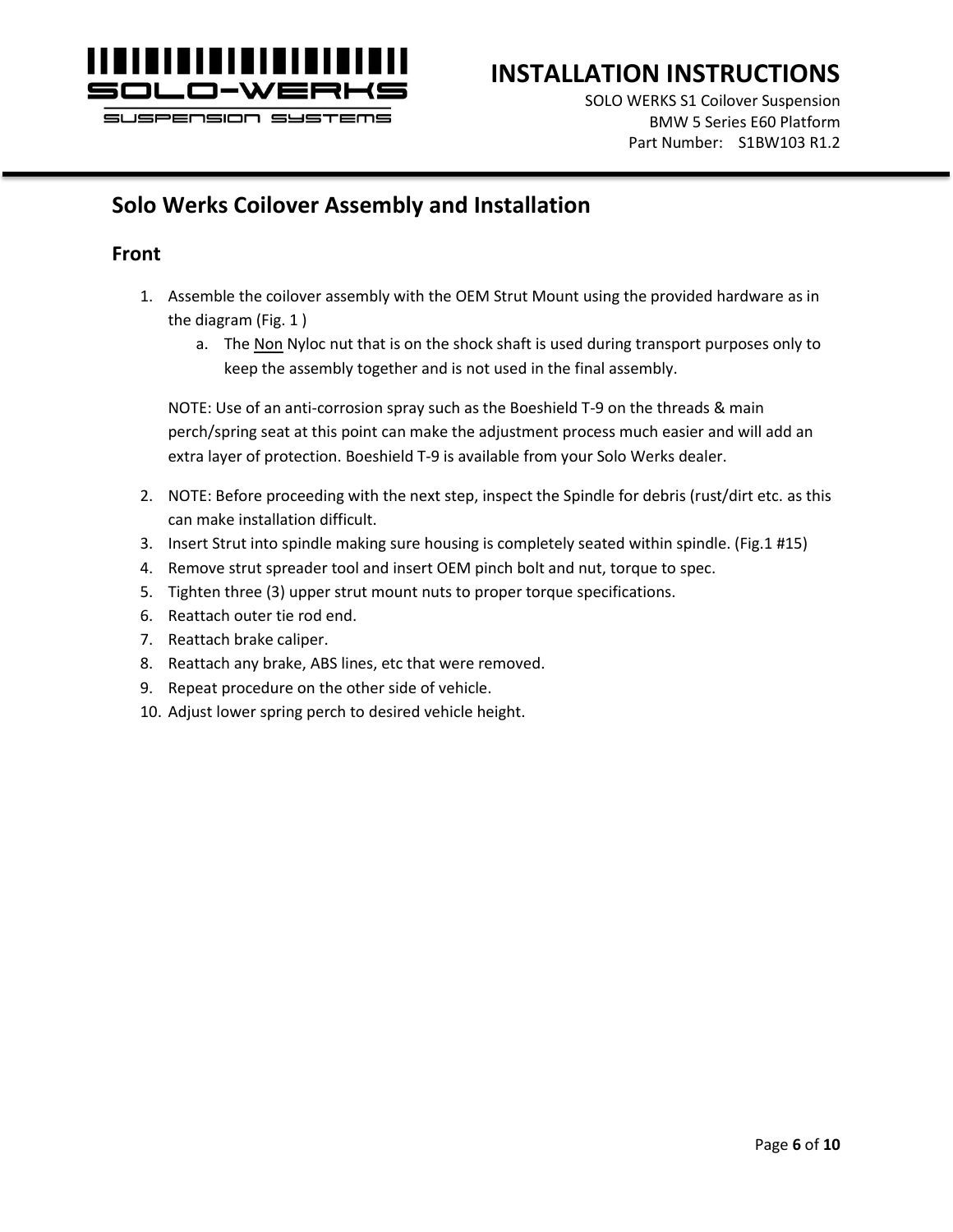

SOLO WERKS S1 Coilover Suspension BMW 5 Series E60 Platform Part Number: S1BW103 R1.2

#### SUSPENSION SYSTEMS

#### **Original Suspension Removal**

**SOLO WERKS TIP:** *Access to upper shock mount nuts requires removal of trunk interior. Please refer to repair manual (i.e. Bentley Manual) for proper removal procedure.*

#### **Rear**

1. After the interior is removed and the three upper strut mount bolts (13mm) are removed you can now move onto the underside of the car.

**SOLO WERKS TIP:** *The removal and installation of the rear is easiest if you are able to disconnect the rear anti sway bar end links from the lower control arms.*

- 2. Be aware of any brake, ABS, leveling sensors, etc. that could get damaged during the removal process and unclip, detach accordingly to create more space.
- 3. Remove the lower strut mount bolt. (18mm)
- 4. While applying force down on the lower control arm via the brake assembly you will now be able to remove original strut from car.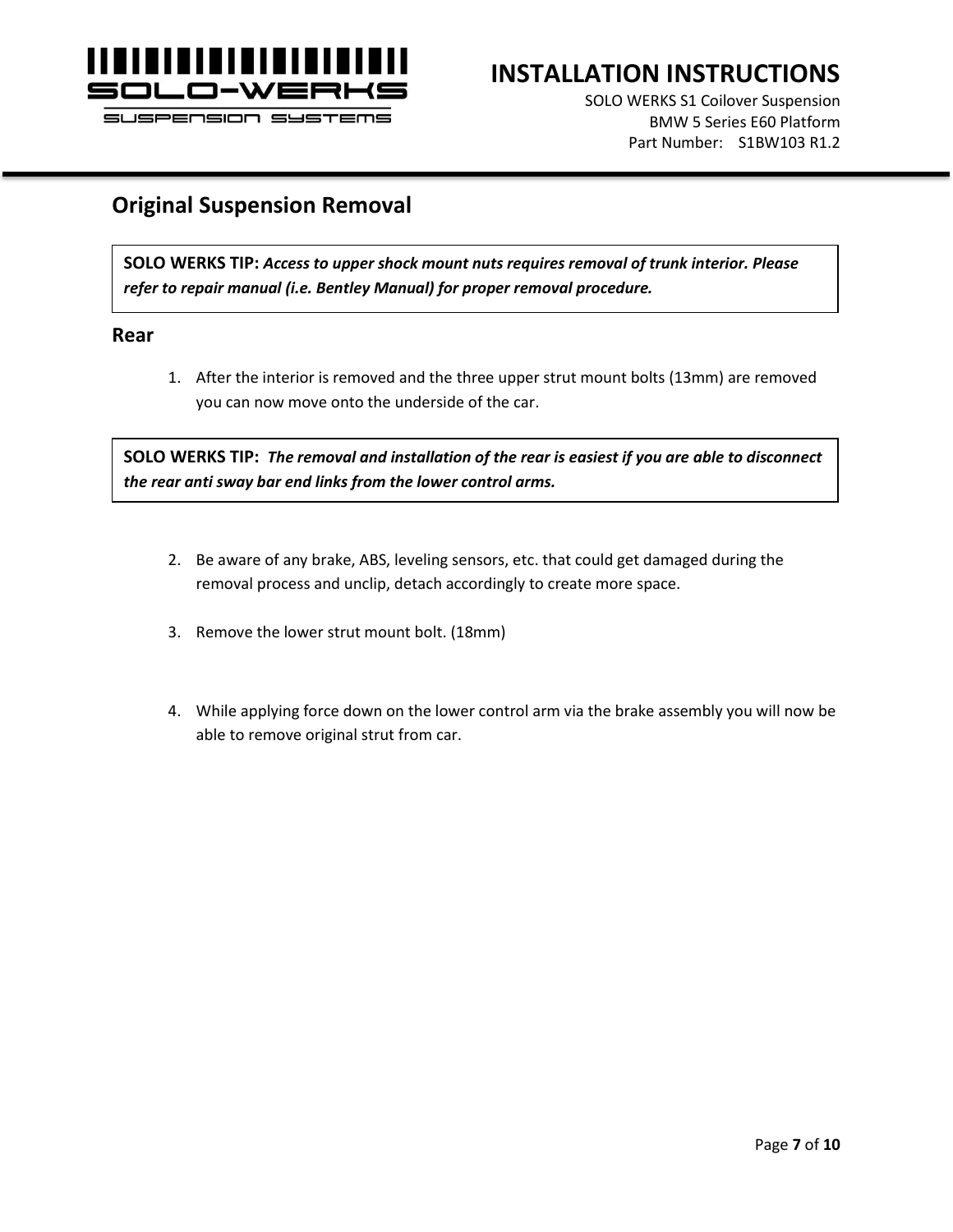

SOLO WERKS S1 Coilover Suspension BMW 5 Series E60 Platform Part Number: S1BW103 R1.2

## **Solo Werks Coilover Assembly and Installation**

**Rear**

**SOLO WORKS TIP:** *Just like the front struts, it is advisable to Prime the rear shocks as well. To purge the rear shocks: Refer to procedure on page 5.*

Rear Shock Absorbers Assembly:

- 1. Assemble new Solo Werks rear shock absorber per the assembly diagram. (Fig. 2 #4,7&8)
- 2. Install shock into upper shock mount and tighten the three (3) shock mount nuts. (Fig. 2 #3)
	- a. Once vehicle is placed back on the ground torque upper shock mount nuts to proper torques settings.
- 3. Manipulate control arm until lower shock mount bolt can be reinstalled. (fig.2 #16)
	- a. Torque lower shock bolt to proper torque settings.
- 4. Replace sway bar end links.
- 5. Replace trunk interior to finalize installation.
- 6. Final check that all hardware is tight and torques properly.
	- 7. Adjust lower spring perch to desired vehicle height.

**SOLO WERKS TIP:** *It is advisable that all attaching hardware be checked after approx. 200 miles to ensure it has retained appropriate OEM torque settings.*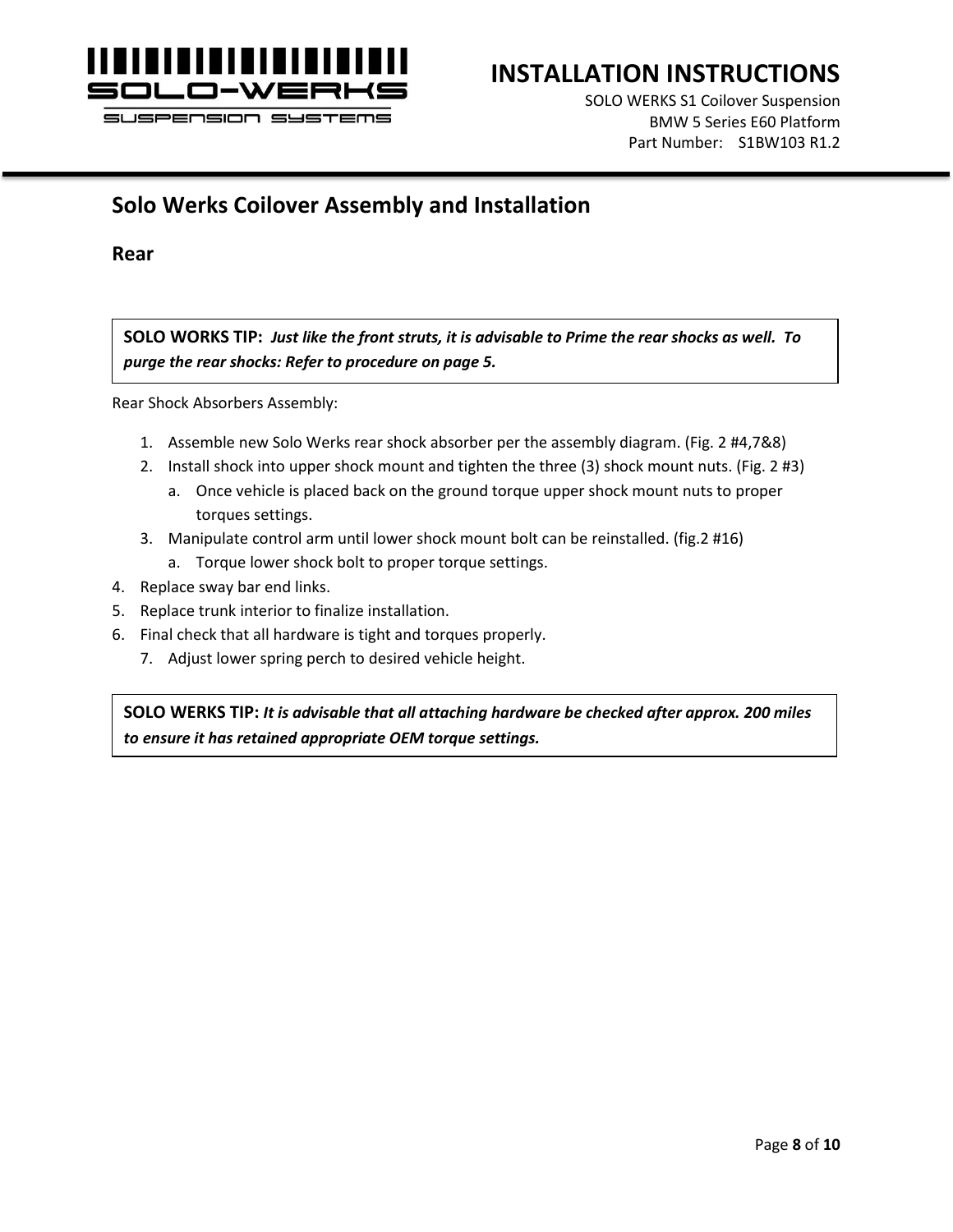

SOLO WERKS S1 Coilover Suspension BMW 5 Series E60 Platform Part Number: S1BW103 R1.2

#### **Solo Werks Coilover Final Details – Heights & Working Ranges**



|                                        |             | Lowering Range |      |                                       |               |  |
|----------------------------------------|-------------|----------------|------|---------------------------------------|---------------|--|
|                                        |             | lin mm         |      | lin Inch                              |               |  |
| Model                                  | Year        | Front          | Rear | Front                                 | Rear          |  |
| BMW E60 Sedan W/O OEM<br>Sport package | $04' - 10'$ |                |      | $ 25-55$ mm $ 25-55$ mm $ 1.0$ "-2.2" | $1.0" - 2.2"$ |  |

| <b>Front Measurement</b> |                  |  |                                                                                                                           |        |        |  |  |
|--------------------------|------------------|--|---------------------------------------------------------------------------------------------------------------------------|--------|--------|--|--|
|                          |                  |  | Max low mm Max low Inch Max high mm Max high Inch OEM mm OEM Inch                                                         |        |        |  |  |
| 325 mm                   | 12.75"<br>350 mm |  | 13.75"                                                                                                                    | 375 mm | 14.75" |  |  |
| <b>Rear Measurement</b>  |                  |  |                                                                                                                           |        |        |  |  |
|                          |                  |  |                                                                                                                           |        |        |  |  |
|                          |                  |  | $\vert$ Max low mm $\vert$ Max low Inch $\vert$ Max high mm $\vert$ Max high Inch $\vert$ OEM mm $\vert$ OEM Inch $\vert$ |        |        |  |  |

• These measurements are in place to allow both front and rear dampers to operate properly and allow for ample shock travel.

- All measurements will be referenced from "center of wheel hub to bottom lip of fender" (see example figure "a")
- Using this system outside of this range can cause premature failure and is cause to void your manufacturer specified warranty.
- Helper springs are intended to keep preload on the main spring under full suspension extension, do not remove!